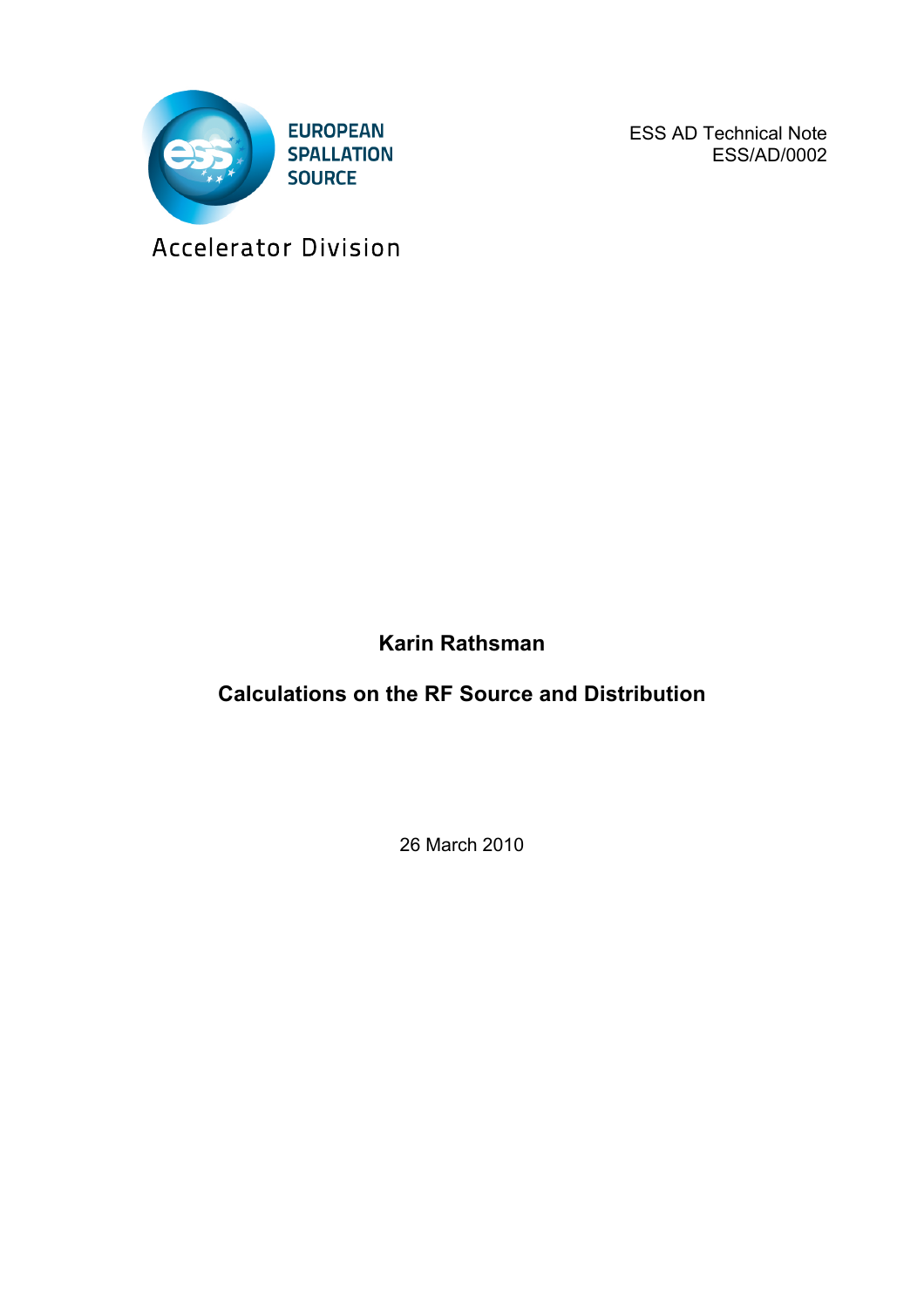## Calculations on the rf source and distribution system for the ESS elliptical cavities

## K.Rathsman

March 26, 2010

## Rf parameters:

- Frequency: 704.4 MHz
- Power: 1 MW at the coupler
- Pulse length: 2 ms
- Repetition rate: 20 Hz
- Number of elliptical cavities:  $96 (\beta = 0.92)$

Transmittance in the rf distribution system: The power loss in the WR1150 wave guide, which is suggested for  $SPL<sup>1</sup>$ , is 0.1 dB per 100 feet<sup>2</sup>. This is equivalent to 1.5% for a 20 m long wave guide. To include circulators, bends bellows etc the power loss in the distribution system is estimated to be below 5 %. In the case one klystron will be used to feed two cavities, additional power loss in the vector modulators needs to be taken into account. Depending on the type of vector modulator the power loss is between 6 and 20 per cent<sup>3</sup>. Therefore it is assumed that 10  $\%$  additional power loss needs to be compensated for in the case of power splitting. The transmittance in the rf distribution system is then given by

- 1 cavity per klystron: 95%
- 2 cavities per klystron: 0.95 *·* 0.90 = 85.5%

<sup>1</sup>O. Brunner et.al, Phys. Rev. ST Accel. Beams 12, 070402 (2009), however this is based on SF6 pressurized wave guides

 $^{2}$ http://www.eriinc.com/pubs/20090321006\_AEN01w.pdf

<sup>3</sup>email R. Ruber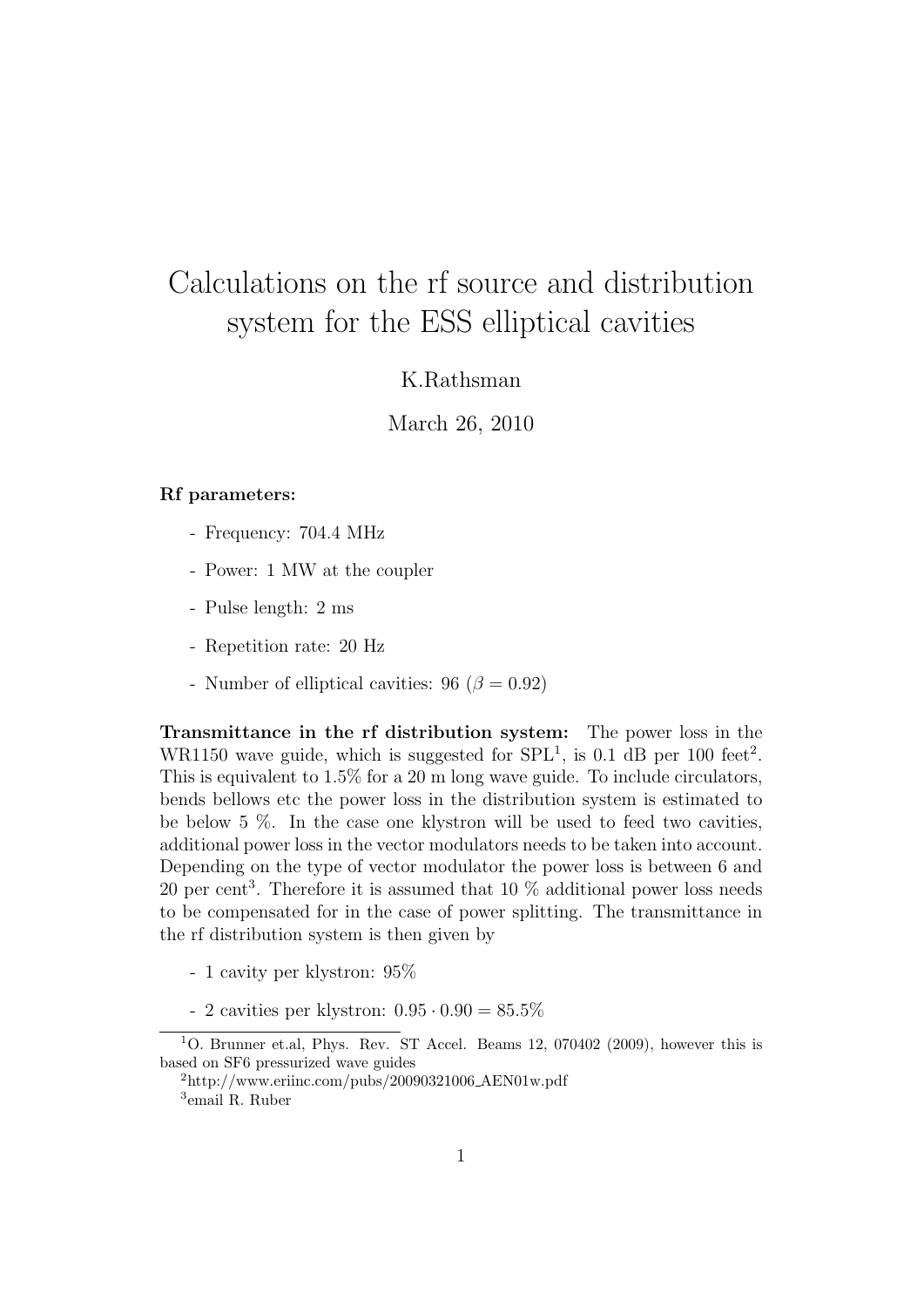Margin for LLRF: It will be assumed that a 30% margin on the klystron peak power is needed for the low level rf system.

Klystron output peak power: Taking into account the transmission in the rf distribution system and margin for LLRF, the output peak power of the klystrons needs to be specified according as

- 1 cavity per klystron: 1MW/(0.95 *·* 0.70) = 1.50MW
- 2 cavities per klystron: 2MW/(0.855 *·* 0.70) = 3.34MW

to achieve 1 MW at the power couplers.

Klystron efficiencies: The following specification of klystron efficiencies are specified by Thales and CPI. The klystron efficiency decreased with increasing output power due to space charge.

- 1 MW output peak power: 65% (specification by CPI (Technical Proposal 10-20-06.pdf))
- 1.5 MW output peak power: 62% (estimate by CPI)
- 1.5 MW output peak power: 65% (estimate by Thales)
- 3.4 MW output peak power: 55% (estimate by Thales)
- 4 MW output peak power: 50% (estimate by CPI (Technical Proposal 10-20-06.pdf))

The experience from SNS is that the klystron efficiencies from Thales do not meet the specifications. (At Oak Ridge the Thales klystrons are successively being replaced by CPI klystrons). Therefore the following klystron efficiencies will be used for the calculations:

- 1 cavity per klystron: 1.50 MW output peak power: 62 %
- 2 cavities per klystron: 3.34 MW output peak power: 50 %

Specification of the klystron modulator: The output peak power of the klystron modulator therefore need to deliver:

- 1 cavity per klystron:  $1.50MW/0.62 = 2.43MW$
- 2 cavities per klystron:  $3.34\text{MW}/0.5=6.68\text{MW}$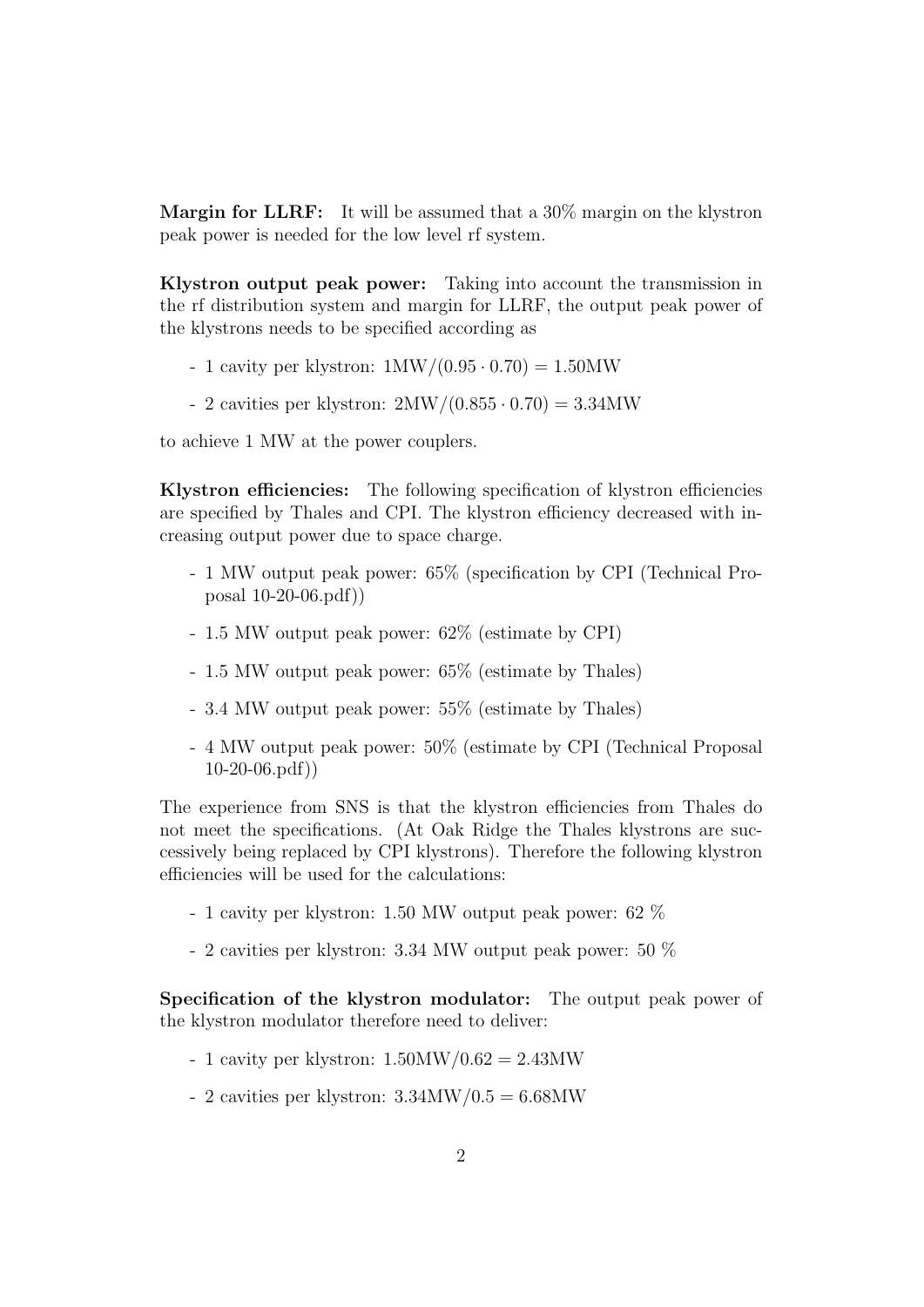Rf pulse length and duty factor: Assuming it takes 0.3 ms to fill the rf power into accelerating cavities<sup>4</sup> the rf pulse needs to be approximately  $2.3$ ms. Then, with 20 Hz repetition rate a duty factor of 4.6% is given. Assume  $85\%$  efficiency of the modulator <sup>5</sup>. Then the average power requirement for each modulator is given as:

## Average power requirement per modulator:

- 1 cavity per klystron: 2.43MW *·* 0.046/0.85 = 131kW
- 2 cavities per klystron: 6.68MW *·* 0.046 = 362kW

**Total power consumption:** With 96 elliptical cavities and  $(4800 + 480)$ h/year operation (including start up and r&d beam time) the average power consumption becomes:

- 1 cavity per klystron: 96 *·* 131kW *·* 5280/8766 = 12.6MW
- 2 cavities per klystron: 68 *·* 362kW *·* 5280/8766 = 17.4MW

Thus, power splitting is likely to cause an increase of the total power consumption of 4.8 MW, which is contradictory to the ESS objective of being climate neutral and reducing the estimated energy requirement from 40 MW to 32 MW<sup>6</sup>. The problem is that the efficiency of the klystron depends on the output power. One way to overcome this is to consider elliptical beam klystrons (This is the major reason why we started exploring the elliptical beam klystrons).

Cost estimates based on a

- zero cost for the vector modulators (which is not realistic)
- 100 000 EUR per klystron <sup>7</sup> (which is not realistic for the high power klystron) and 100 000 h life time of klystrons <sup>8</sup> (which is not realistic for the high power klystron)
- input from Jorgen Persson (energy expert at ESS) on investment in windmills, operational costs and profit from recycling surplus water

<sup>&</sup>lt;sup>4</sup>The 0.3 ms filling time is based on a gradient of 15 MV/m and a current of 50 mA (email Frank Gerigk)

<sup>5</sup>Klas Elmquist @ Scandinova (depends on the level of droop compensation in the modulator)

<sup>6</sup>http://ess-scandinavia.eu/ess-and-the-environment/ess-energy-consumption

<sup>7</sup>Edward Eisen @ CPI

<sup>8</sup>Edward Eisen @ CPI